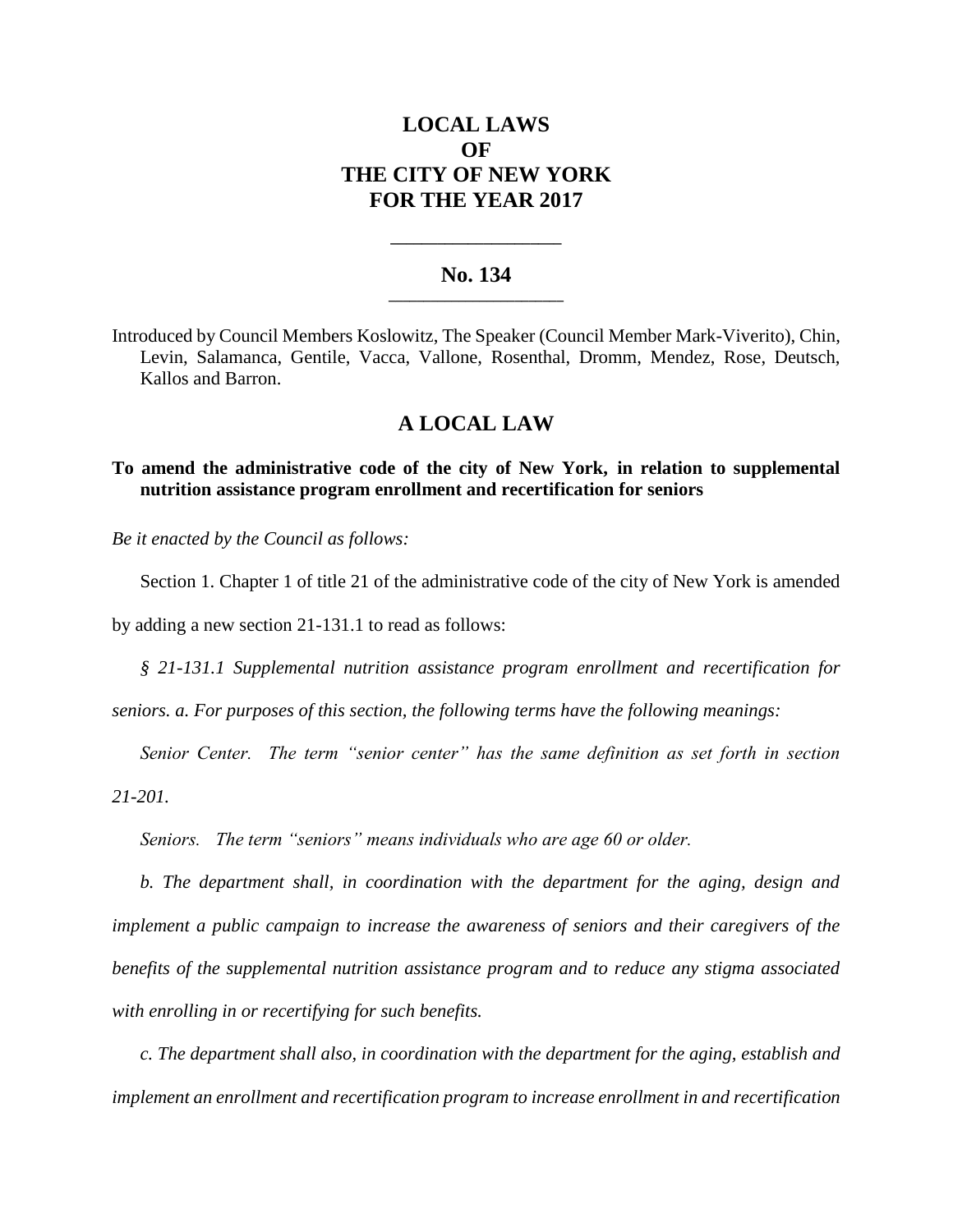*for the supplemental nutrition assistance program, consistent with the requirements of state and federal law. Such enrollment and recertification program shall ensure that programming is offered at each senior center to explain the benefits of the supplemental nutrition assistance program and to enable eligible seniors to enroll in or recertify for the supplemental nutrition assistance program at each senior center.* 

*d. Beginning February 1, 2018, and annually thereafter, the department, in coordination with the department for the aging, shall submit a report to the speaker of the city council regarding the department's activities with respect to supplemental nutrition assistance enrollment and recertification for seniors. Such report shall provide an overview of the department's activities with respect to supplemental nutrition assistance enrollment and recertification for seniors, including the public campaign and the enrollment and recertification program, and shall include (i) the number of seniors enrolled in the supplemental nutrition assistance program in the previous calendar year; (ii) the number of seniors recertified for the supplemental nutrition assistance program in the previous calendar year; and (iii) a comparison of the annual rate of enrollment for seniors versus the number of seniors in the city that the department estimates are likely to be eligible based on readily available community data such as census data. Beginning on February 1, 2019, the report shall indicate how the data required by this subdivision compares to the previous year. The report shall further indicate the method by which seniors enrolled in or recertified for the supplemental nutrition assistance program, whether online, by mobile application, by telephone, by paper application, or by other means.*